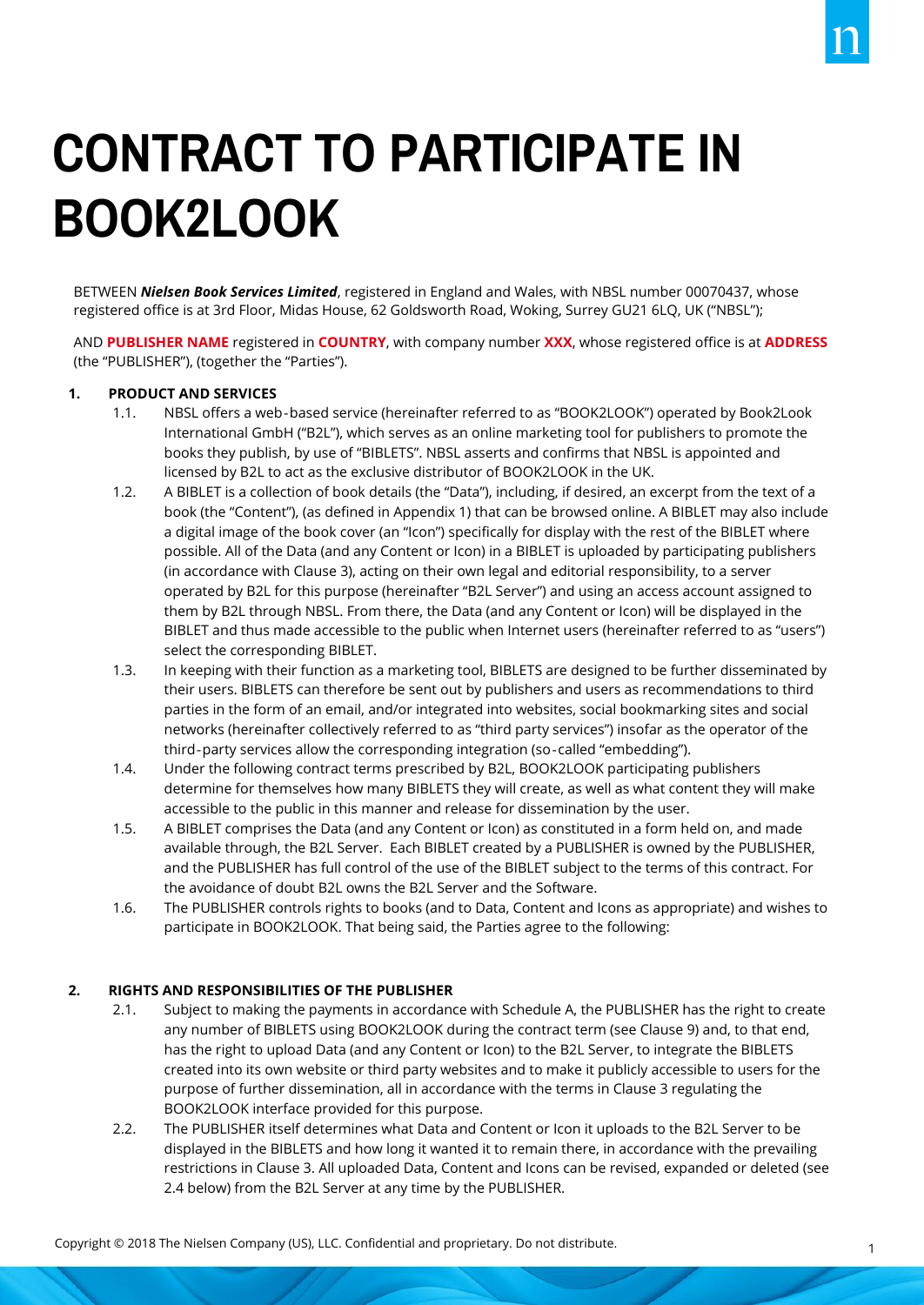- Once Data and any Content or Icon is uploaded to the B2L Server and subsequently released for display in the corresponding BIBLETS, they are accessible to the public and can be utilised to the extent and manner described in Clauses 1.1 and 1.2. The PUBLISHER acknowledges and agrees that the Data and any Content or Icon it has uploaded to the B2L Server is intended for further dissemination by the user. The uploading of Data and any Content or Icon to the B2L Server and the resulting public access granted are the exclusive legal and editorial responsibility of the PUBLISHER.  $2.3.$
- Upon deletion of the Data by the PUBLISHER, the corresponding BIBLET will disappear from all websites where they have been integrated by users and/or the publisher. This does not affect the rights in or ownership of the Data, Content or Icon used in the deleted BIBLET, which remain with the PUBLISHER (or other rightsholder as appropriate).  $2.4.$

# **3. CONTENT**‐**RELATED AND TECHNICAL CONDITIONS FOR PRODUCING BIBLETS**

- 3.1. BIBLETS may only be produced by the PUBLISHER under the following conditions:
	- (a) Each BIBLET generated by the PUBLISHER must contain all relevant elements of, and may not contain more than, the amount of Data (plus any Content or Icon) stated in Appendix 1;
	- (b) With respect to the Data, Content and any Icon uploaded to the B2L Server, the PUBLISHER asserts it has unrestricted control of all usage rights required for using this Data and any Content or Icon in the manner described in Clauses 1.1 and 1.2; and
	- (c) The PUBLISHER is not entitled to upload material to the B2L Server other than that described in Appendix 1. In particular, the PUBLISHER is not authorised to upload advertisements for unrelated products to the B2L Server.
- 3.2. The PUBLISHER may upload their Data, Content and Icons in bulk directly to the ftp site provided by B2L through NBSL, or manually add Data field by field. Other automated means of uploading Data, Content and Icons may be made available to the PUBLISHER by NBSL during the course of the contract.

# **4. CONDITIONS FOR INTEGRATING BIBLETS AND ICONS INTO PUBLISHER SELECTED THIRD PARTY SERVICES**

- 4.1. The PUBLISHER may not integrate BIBLETS into third party services that contain illegal content or offers and/or contain content or offers that originate from operators that could reasonably be considered to damage the image, reputation and/or status of BOOK2LOOK. In particular, the PUBLISHER may not integrate BIBLETS into websites that are, or express views that are, in the reasonable opinion of NBSL, politically extreme, defamatory, libellous, unlawfully threatening, unlawfully harassing or unlawfully discriminatory, or that contain obscene or pornographic content or content that could be harmful to children. B2L is entitled at any time to request the prompt removal of a BIBLET by the PUBLISHER from any third party service that contradicts the abovementioned terms. Publisher shall be afforded the right to defend its choice of website, which NBSL and B2L shall reasonably consider before taking any action to remove the BIBLET. In addition, NBSL is authorised, in the case of finding the third party website to be in contravention of the above terms, to immediately disable all data and content on the B2L Server that is linked to the BIBLET integrated into the third party service in question.
- 4.2. The PUBLISHER acknowledges that if, on receipt of an explicit written request from NBSL to remove a BIBLET from any third party website, the PUBLISHER does not comply with such request, then NBSL can accept no liability from any claims arising.

# **5. REMUNERATION**

- 5.1. As remuneration for the use of BOOK2LOOK, NBSL will receive compensation from the PUBLISHER for each BIBLET produced by the PUBLISHER, for the duration of the contract term, as stated in Schedule A.
- 5.2. The PUBLISHER agrees to participate in BOOK2LOOK with the specific number of titles stated in Schedule A.
- 5.3. NBSL will issue an invoice for the charges set out in Schedule A, which shall be payable by the Publisher within 60 days of invoice date.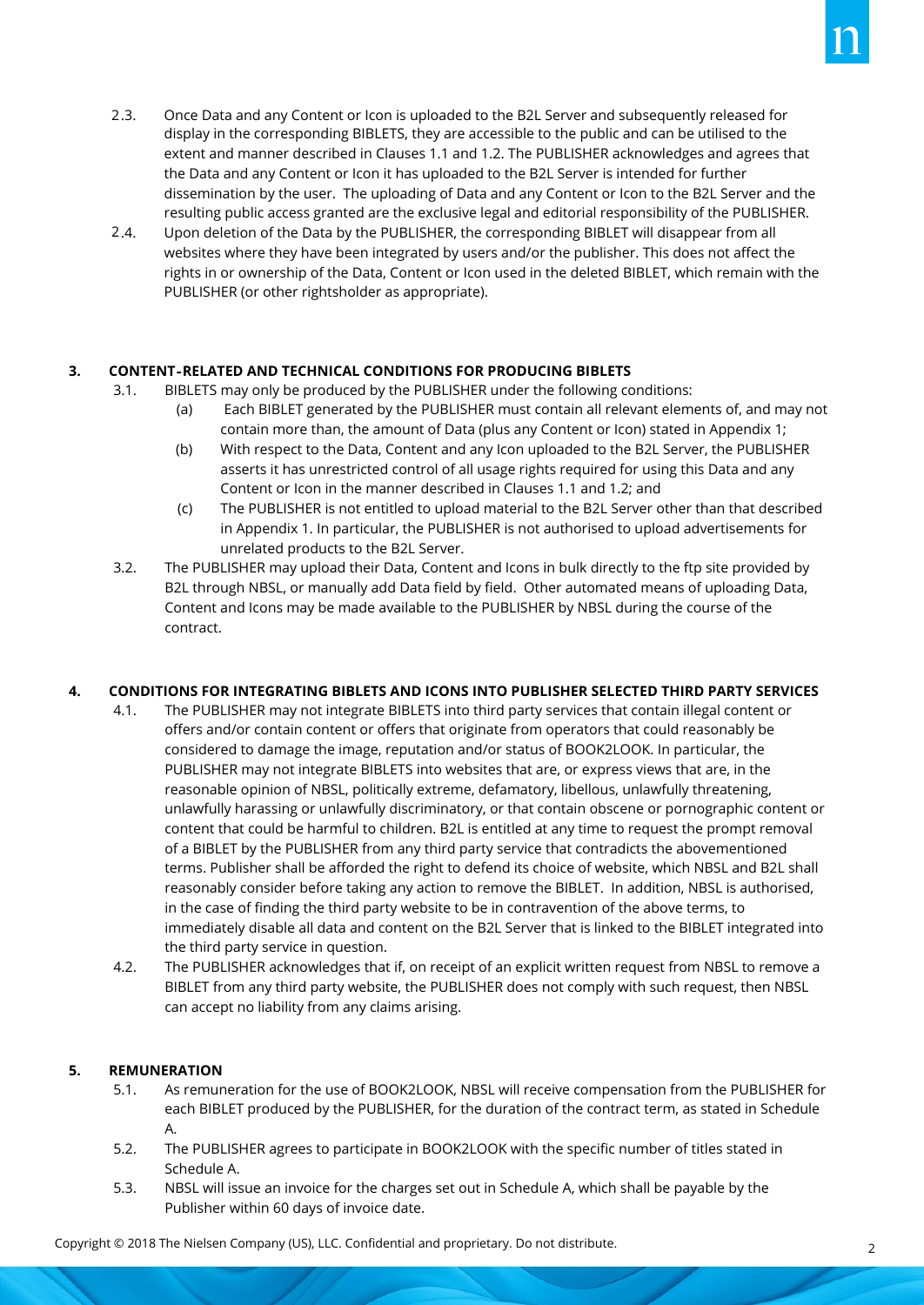5.4. For the avoidance of doubt, except as provided for in Schedule A, the PUBLISHER shall not be subject to any further charges under this contract.

#### **6. RIGHTS GUARANTEED**

- 6.1. NBSL warrants and represents that it is authorized to conclude this contract based on a corresponding agreement with B2L.
- 6.2. NBSL will indemnify the PUBLISHER against third‐party copyright claims alleged against the PUBLISHER relating to the software underlying the BOOK2LOOK service (the "Software"). Notwithstanding the foregoing, NBSL will have no liability for any claim arising from (a) any PUBLISHER, third party or public content, data, software, equipment, components, or services or any other content, data, software, equipment or component not generated by NBSL, (b) any combination of the Software with content, data, software, equipment, components, services, tools or intellectual property not generated or provided by NBSL, if the cause of action would not exist but for such combination, (c) any modification of the Software by anyone other than NBSL, where such cause of action would not exist but for such modification, (d) any unauthorized use of the Software, and (e) willful infringement of the PUBLISHER. PUBLISHER shall: (i) notify the NBSL in writing as soon as practicable upon becoming aware of the third‐party copyright claim made against it; (ii) not admit liability or agree to any settlement or compromise in relation to the third‐party copyright claim without the NBSL's prior consent in writing (not to be unreasonably withheld or delayed); (iii) allow NBSL to assume exclusive conduct of the third‐party copyright claim (which will include, but not be limited to the exclusive right to conduct any proceedings or action , or negotiate the settlement of the third‐party copyright claim and to conduct all discussion and dispute resolution efforts in connection with the third‐party copyright claim) provided that NBSL consults with PUBLISHER at appropriate stages of the third‐party copyright claim; and (iv) at the NBSL's request and expense give the NBSL all reasonable assistance in connection with the third‐party copyright claim.
- 6.3. The PUBLISHER warrants and represents that it is the owner or licensee of all rights required for using all Data it has uploaded to the B2L Server for the purpose of making the BIBLETS accessible to the public and available for further dissemination (hereinafter referred to as "Contractual Use"), as described in Clauses 1.1 and 1.2. The Publisher further warrants and represents that it controls rights to the uploaded Icons and Content (including text, graphics, illustrations, photos, etc), as well as the titles of the books in question, and all miscellaneous elements and components of the uploaded Data.
- 6.4. The PUBLISHER assumes sole responsibility for ensuring that the Data, Content and Icons it uploads to the B2L Server and the Contractual Use of said Data, Content and Icons does not violate legal terms (e.g. competition law, regulations for the protection of minors) or governmental restrictions and regulations, and that the Contractual Use of this Data, Content and Icons does not infringe on third‐party rights (e.g. copyright and related rights, personal rights, trademark rights, other industrial property rights).
- 6.5. The PUBLISHER will indemnify NBSL upon first request against all claims alleged by third parties relating to the participation of the PUBLISHER in BOOK2LOOK and/or the Contractual Use of the data and content uploaded to the B2L Server by the PUBLISHER ("IP Claim"). NBSL shall: (i) notify the PUBLISHER in writing as soon as practicable upon becoming aware of the IP Claim made against it; (ii) not admit liability or agree to any settlement or compromise in relation to the IP Claim without the PUBLISHER'S prior consent in writing (not to be unreasonably withheld or delayed); (iii) allow the PUBLISHER to assume exclusive conduct of the IP Claim (which will include, but not be limited to the exclusive right to conduct any proceedings or action , or negotiate the settlement of the IP Claim and to conduct all discussion and dispute resolution efforts in connection with the IP Claim) provided that the PUBLISHER consults with NBSL at appropriate stages of the IP Claim; and (iv) at the PUBLISHER'S request and expense give the PUBLISHER all reasonable assistance in connection with the IP Claim.
- 6.6. In the event of enforcement of rights or claims by a third party relating to the contractual use of any Data, Content or Icon uploaded by the PUBLISHER to the B2L Server, NBSL has the right to request B2L to block or remove it from BOOK2LOOK pending final clarification of the legal situation.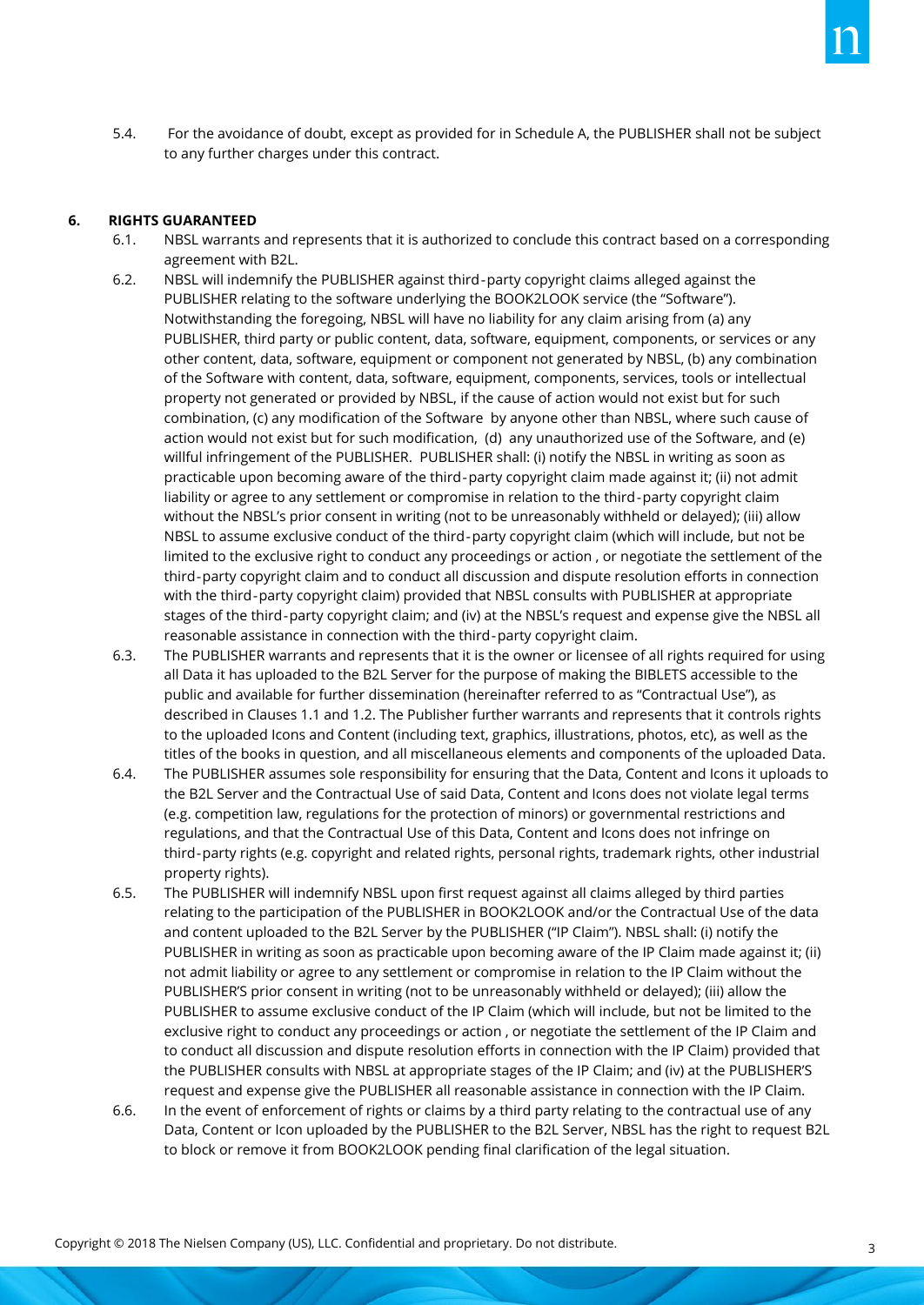- 7.1. NBSL assumes contractual and non‐contractual liability to pay damages to the PUBLISHER only as and when:
	- (a) The damage is traced to a deliberate act or gross negligence on the part of NBSL or B2L; or
	- (b) The damage constitutes death or personal injury caused by even slight proven negligence on the part of NBSL or B2L.
- 7.2.Under no circumstances will NBSL, B2L or PUBLISHER have any liability under this agreement or any schedule, or otherwise in connection with provision and use of Book2Look, for any indirect, special, incidental, consequential, exemplary, or punitive damages, damages for loss of profits, revenues, or business information, or damages for business interruption, cost of cover or cost of capital, even if NBSL, B2L or PUBLISHER has been advised in advance of the possibility of such damages. Unless otherwise prohibited by applicable law, neither NBSL, B2L nor PUBLISHER shall be liable for any claim brought more than 1 year after the cause of action has accrued. In the event applicable law does not permit such limitation or exclusion of liability, the subject limitation or exclusion of liability shall be deemed modified so as to be effective to the greatest extent permitted.
- 7.3.Except as specified in Clause 6.2 and 7.1 above, NBSL's total liability under this contract shall, in any event (to the maximum extent permissible under law) be limited to the sum of Payments paid by the PUBLISHER to NBSL as specified in Schedule A below.
- 7.4.Except as specified in Clause 6.5 above, PUBLISHER's liability shall be limited to the sum of Payments as specified in Schedule A. Nothing in this agreement shall exclude or restrict liability which cannot be excluded or restricted by the applicable law.

# **8. PROTECTION OF PRIVACY**

8.1. The contracting Parties undertake to observe legal provisions with regard to data protection.

# **9. CONTRACT TERM AND PROCEDURE FOR TERMINATION**

- 9.1. This contract is for an indefinite period of time, commencing from the Effective Date as specified below at the time of signature. Both Parties have the right to terminate the contract by providing at least 6 months' notice before the end of any calendar year.
- 9.2. Either Party may terminate this contract forthwith by written notice to the other if the other Party is in material breach of its obligations hereunder, and does not remedy the same (if it is capable of remedy) within thirty (30) days of notice of such breach being given by the Party not in default.
- 9.3. This contract may be terminated by either Party forthwith if a bankruptcy petition or receiving order is issued or made against the other Party or the other Party goes into liquidation (otherwise than for the purposes of solvent amalgamation or reconstruction) or suffers the appointment of a receiver of any or all of the property or assets of the other party or the appointment of an administrator or makes any deed or arrangement with or composition for the benefit of any creditors of the other Party.
- 9.4. The obligation of the PUBLISHER to provide compensation for BIBLETS that have already been produced and made available, remains unaffected by the termination of the contract.
- 9.5. Upon termination of the contract for whatever reason all BIBLETS uploaded by PUBLISHER to the B2L Server will be deleted and no longer exist, will thus be excluded from further representation in the BIBLETS and through BOOK2LOOK. For the avoidance of doubt, the deletion of BIBLETS effected by termination of the contract does not affect the rights in or ownership of the Data, Content or Icon used in the deleted BIBLET, which remain with the PUBLISHER (or other rightsholder as appropriate), or the rights in or ownership of the B2L Server or the Software, which remain with B2L.

# **10. MISCELLANEOUS**

- 10.1. NBSL has the right at any time to transfer this contract with all rights and obligations to B2L and will inform the PUBLISHER accordingly in the event of such a transfer.
- 10.2. During the contract term, NBSL has the right to name the PUBLISHER as a client in the context of BOOK2LOOK promotion in ads, online, on flyer and informational brochures.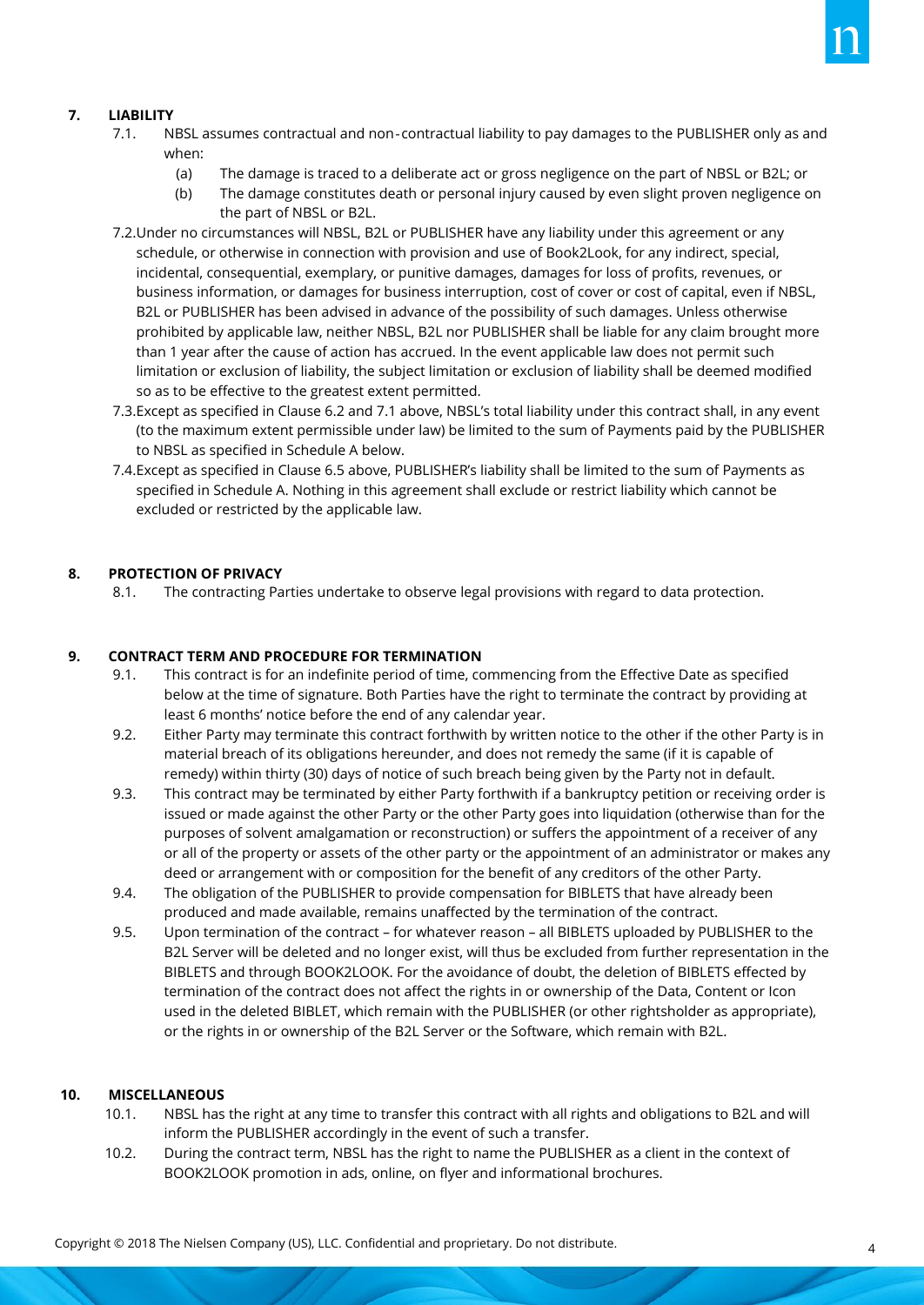- This contract, along with its appendices, renders the contractual agreements between the Parties final and supersedes any previous agreements the Parties pertaining to the subject matter of the contract. Subsidiary agreements, even in verbal form, shall not be made. Changed or additions to this contract (including this clause) must be received in writing.  $10.3.$
- Should any of the provisions of this contract be or become invalid or unenforceable, the effectiveness or viability of remaining provisions will remain unaffected. In this case, the Parties will agree upon a provision that is as close as possible to the invalid or unenforceable provision.  $10.4.$
- In the event of any dispute arising out of or relating to this contract or its subject matter not being settled in good faith by the Parties, both Parties irrevocably submit to the exclusive jurisdiction of the English Courts. This contract will be interpreted in accordance with the laws of England.  $10.5.$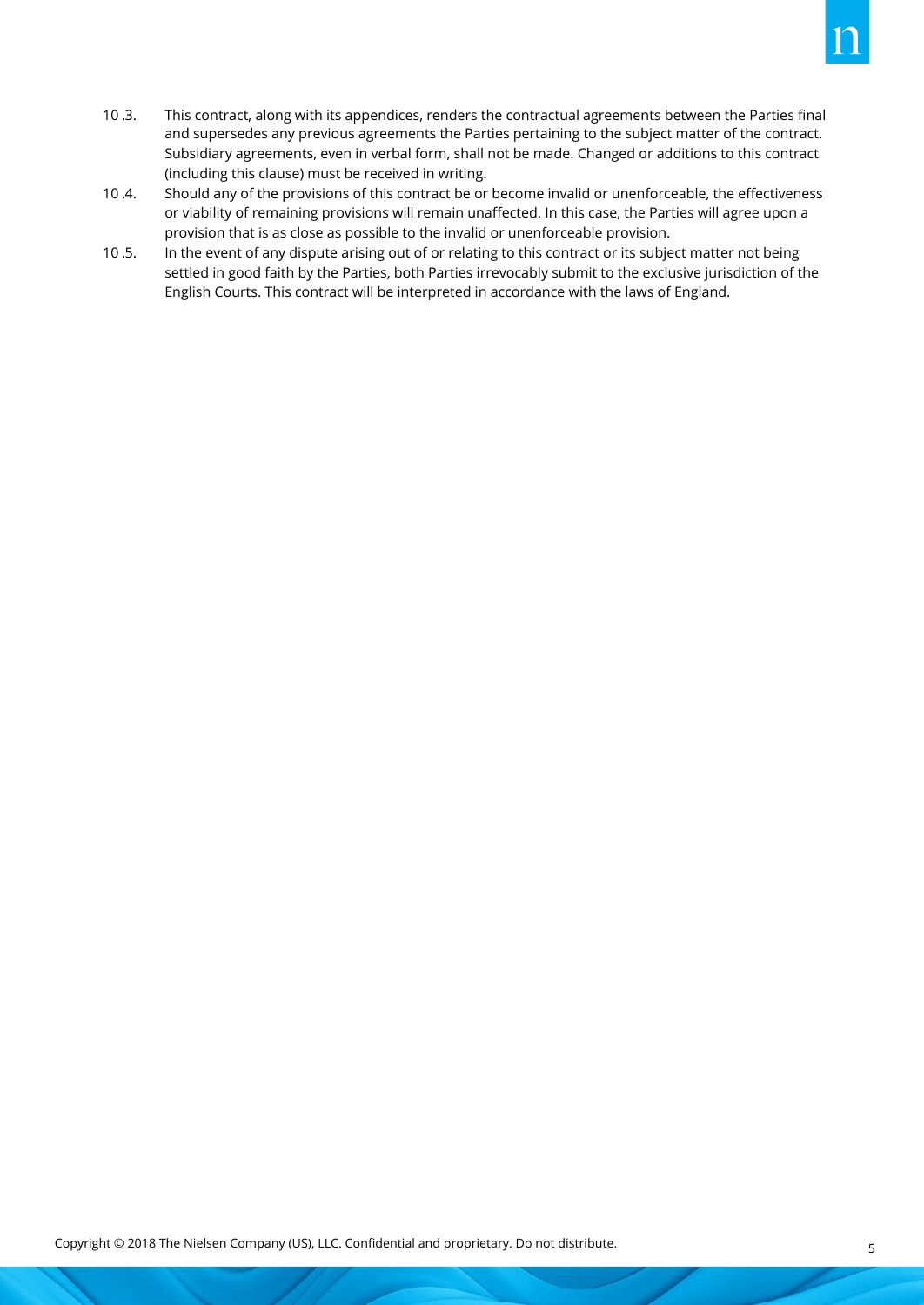#### **SIGNATURE PAGE**

**\_\_\_\_\_\_\_\_\_\_\_\_\_\_\_\_\_\_\_\_\_\_\_\_\_\_\_\_\_\_\_\_\_\_\_\_\_\_\_\_\_\_\_\_\_\_\_\_\_\_\_\_\_\_\_\_\_\_\_\_\_\_\_\_\_\_\_\_\_\_\_ Date: \_\_\_\_\_\_\_\_\_\_\_\_\_\_\_\_\_\_\_\_\_\_\_\_\_\_\_\_\_\_\_\_\_\_\_\_**

**Signed for and on behalf of Nielsen Book Services Limited**

 $2K$ 

**\_\_\_\_\_\_\_\_\_\_\_\_\_\_\_\_\_\_\_\_\_\_\_\_\_\_\_\_\_\_\_\_\_\_\_\_\_\_\_\_\_\_\_\_\_\_\_\_\_\_\_\_\_\_\_\_\_\_\_\_\_\_\_\_\_\_\_\_\_\_\_ Date: \_\_\_\_\_\_\_\_\_\_\_\_\_\_\_\_\_\_\_\_\_\_\_\_\_\_\_\_\_\_\_\_\_\_\_\_**

**Signed for and on behalf of PUBLISHER**

**Signed for and on behalf of Nielsen Book Services Limited**

**\_\_\_\_\_\_\_\_\_\_\_\_\_\_\_\_\_\_\_\_\_\_\_\_\_\_\_\_\_\_\_\_\_\_\_\_\_\_\_\_\_\_\_\_\_\_\_\_\_\_\_\_\_\_\_\_\_\_\_\_\_\_\_\_\_\_\_\_\_\_\_ Date: \_\_\_\_\_\_\_\_\_\_\_\_\_\_\_\_\_\_\_\_\_\_\_\_\_\_\_\_\_\_\_\_\_\_\_\_**

**Effective Date: \_\_\_\_\_\_\_\_\_\_\_\_\_\_\_\_\_\_\_\_\_\_\_\_\_\_\_\_\_\_\_\_\_\_\_\_**